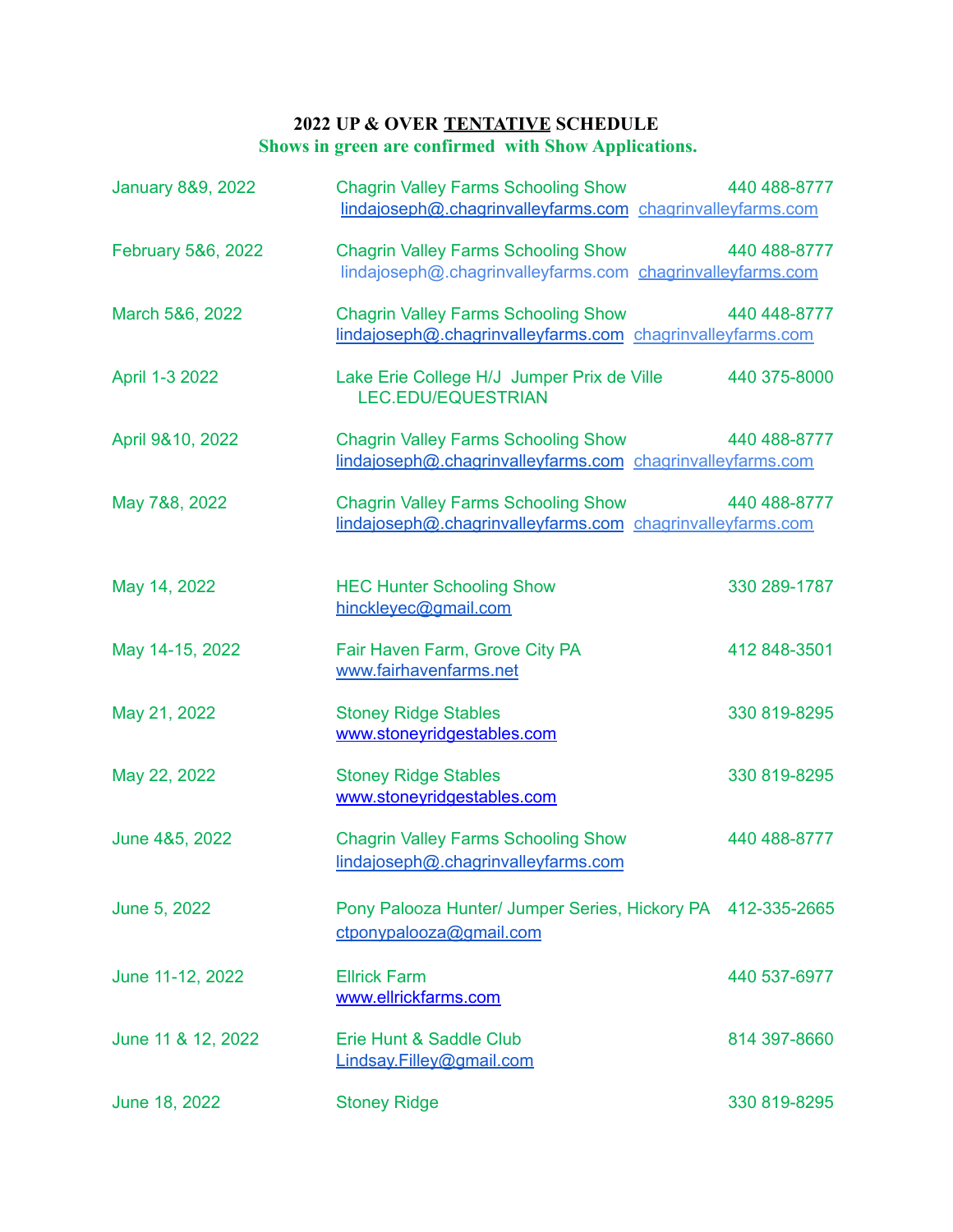[www.stoneyridgestables.com](http://www.stoneyridgestables.com)

| June 19, 2022         | <b>Stoney Ridge</b><br>www.stoneyridgestables.com                                                              | 330 819-8295 |
|-----------------------|----------------------------------------------------------------------------------------------------------------|--------------|
| June 25, 2022         | Up & Over Double Point Show<br>South Farm, Middlefield Ohio<br>Bbarbnmickey@aol.com<br>upandoverequestrian.net | 330 979-9763 |
| June 26, 2022         | Up & Over Double Point Show<br>South Farm, Middlefield Ohio<br>Bbarbnmickey@aol.com<br>upandoverequestrian.net | 330 979-9763 |
| <b>July 2, 2022</b>   | <b>HEC Hunter Schooling Show</b><br>hinckleyec@gmail.com                                                       | 330 289-1787 |
| July 9-10, 2022       | Fair Haven Farm, Grove City PA<br>www.fairhavenfarms.net                                                       | 412 848-3501 |
| <b>July 16, 2022</b>  | Fair Haven Farm, Grove City PA<br>www.fairhavenfarms.net<br>Jumper Day                                         | 412 848-3501 |
| July 16 & 17, 2022    | Erie Hunt & Saddle Club<br>Lindsay.Filley@gmail.com                                                            | 814 397-8660 |
| <b>July 23, 2022</b>  | <b>HEC Hunter Schooling Show</b><br>hinckleyec@gmail.com                                                       | 330 289-1787 |
| July 29-31, 2022      | <b>MHJA Endless Summer</b><br>foxhollow@zoominternet.net                                                       | 724 581-6410 |
| <b>July 30, 2022</b>  | <b>Stoney Ridge Stables</b><br>www.stoneyridgestables.com                                                      | 330 819-8295 |
| July 31, 2022         | <b>Stoney Ridge Stables</b><br>www.stoneyridgestables.com                                                      | 330 819-8295 |
| August 5, 2022        | Western Pa PHA unrated<br>lindajoseph@chagrinvalleyfarms.com                                                   | 440 543-7233 |
| <b>August 8, 2022</b> | Pony Palooza hunter/Jumper Series, Hickory PA<br>ctponypalooza@gmail.com                                       | 412-335-2665 |
| August 13-14, 2022    | Fair Haven Farm, Grove City PA<br>www.fairhavenfarms.net                                                       | 412 848-3501 |
| August 13, 2022       | <b>Stoney Ridge Stables</b>                                                                                    | 330 819-8295 |